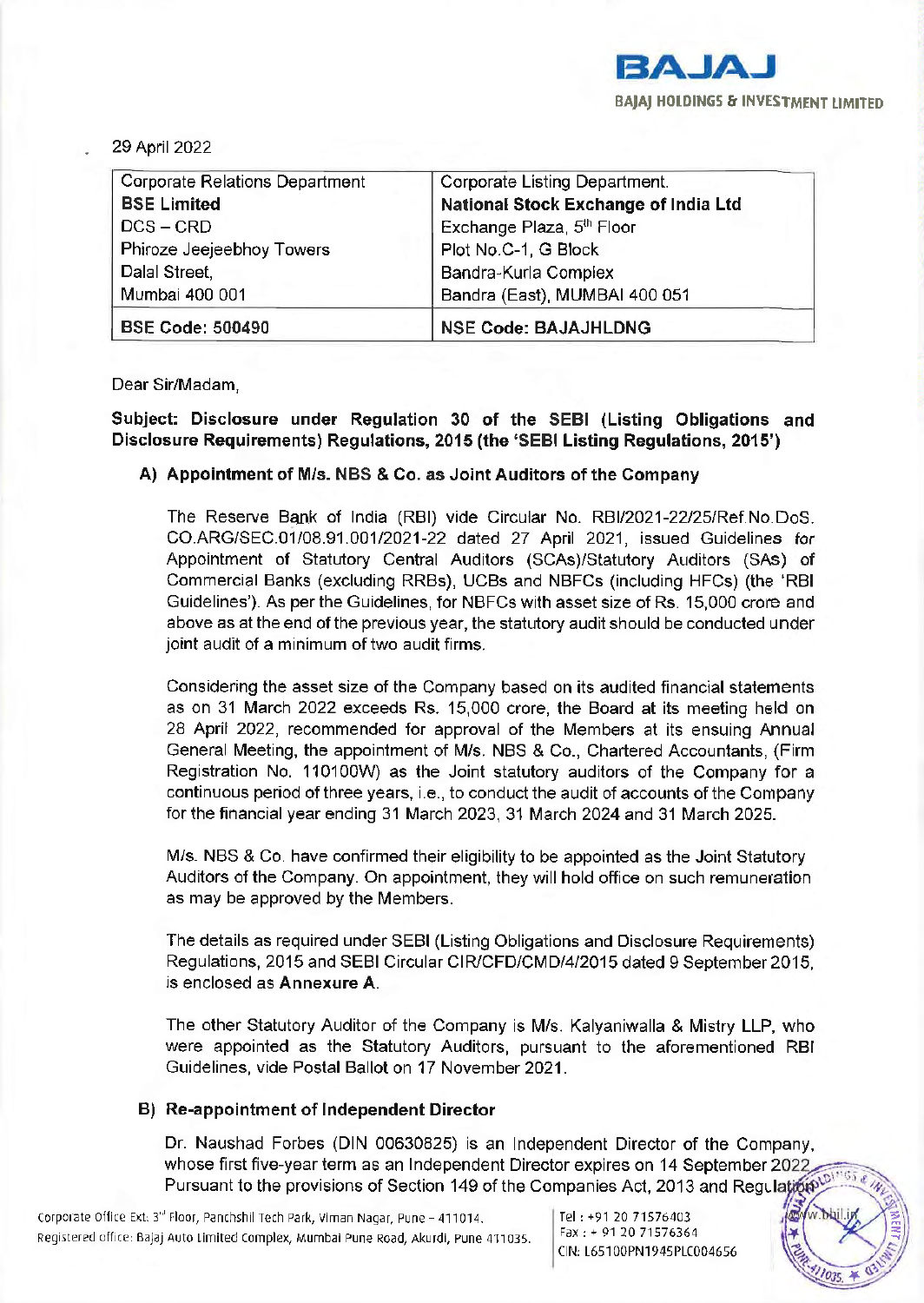

## **BAJAJ HOLDINGS & INVESTMENT LIMITED**

16 & 25 of the SEBI Listing Regulations, 2015 and based on the recommendation of the Nomination and Remuneration Committee, the board of directors has re-appointed him for a second term of five consecutive years with effect from 15 September 2022 up to 14 September 2027, subject to approval of the Members of the Company.

The details as required under SEBI (Listing Obligations and Disclosure Requirements) Regulations, 2015 and SEBI Circular CIR/CFD/CMD/4/2015 dated 9 September 2015, is enclosed as **Annexure 8 .** 

We request you to kindly take the same on record.

 $0.35$ 

Thanking you,

Yours faithfully,

For Bajaj Holdings & Investment Limited,



Encl: as above

www.bhil.in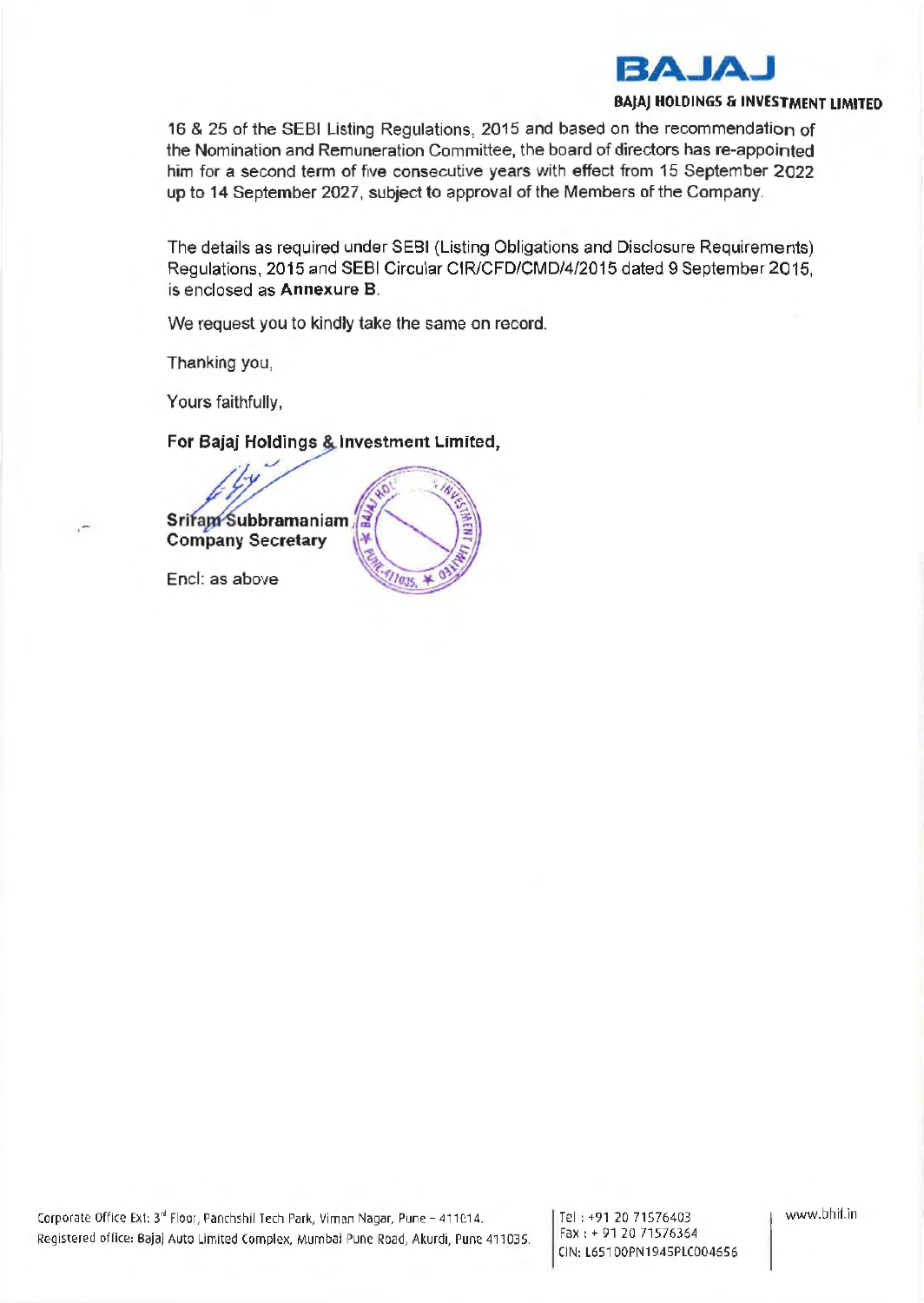## Annexure A

Information as required under Regulation 30 - Part A of Schedule Ill of the SEBI (Listing Obligations and Disclosure Requirements) Regulations, 2015 - Appointment of Joint Auditors

| <b>Requirement</b>                                                                     | <b>Disclosure</b>                                                                                                                                                                                                                                                                                                                                                                                                                                                                                                                                                                                                                                                                                                                                                                                                                           |
|----------------------------------------------------------------------------------------|---------------------------------------------------------------------------------------------------------------------------------------------------------------------------------------------------------------------------------------------------------------------------------------------------------------------------------------------------------------------------------------------------------------------------------------------------------------------------------------------------------------------------------------------------------------------------------------------------------------------------------------------------------------------------------------------------------------------------------------------------------------------------------------------------------------------------------------------|
| Reason for change viz.<br>appointment,<br>resignation, removal,<br>death or otherwise; | Appointment of M/s. NBS & Co. as Joint<br><b>Statutory Auditors of the Company</b><br>As per the said RBI Guidelines, for NBFCs with<br>asset size of Rs. 15,000 crore and above as at<br>the end of the previous year, the statutory audit<br>should be conducted under joint audit of a<br>minimum of two audit firms.                                                                                                                                                                                                                                                                                                                                                                                                                                                                                                                    |
|                                                                                        | Considering that the asset size of the Company<br>based on its audited financial statements as on<br>31 March 2022 exceeding Rs. 15,000 crore, the<br>Board at its meeting held on 28 April 2022, on<br>the recommendation of the Audit Committee<br>have considered and recommended to the<br>Members of the Company, the appointment of<br>M/s. NBS & Co., Chartered Accountants, (Firm<br>Registration No. 110100W) as the<br>Joint<br>statutory auditors of the Company for a<br>continuous period of three years, i.e., from the<br>conclusion of the 77 <sup>th</sup> Annual General Meeting<br>till the conclusion of 80 <sup>th</sup> Annual General<br>Meeting, i.e., to conduct the audit of accounts of<br>the Company for the financial year ending<br>31 March 2023, 31 March 2024 and 31 March<br>2025.                       |
| Date of appointment/<br>terms of appointment                                           | For a period of 3 continuous years to conduct<br>audit of the financial statements of the Company<br>for the financial years ending 31 March 2023, 31<br>March 2024 and 31 March 2025.                                                                                                                                                                                                                                                                                                                                                                                                                                                                                                                                                                                                                                                      |
| <b>Brief profile</b>                                                                   | M/s NBS & Co., Chartered Accountants was<br>established in 1976 as a sole proprietary<br>concern and turned into a partnership firm in the<br>year 1980. It has its head office in Mumbai and<br>Chennai,<br>Bengaluru,<br>has<br>in<br>presence<br>Mangalore and Udupi. The Firm has 17 partners<br>and has more than 100 professional staff<br>representing<br>separate<br>service<br>members<br>verticals - Audit & Assurance, Corporate Tax &<br>Advisory, AOS and Consulting. The Firm has<br>expertise in central statutory audits of various<br>nationalised banks, private banks, Insurance<br>companies (including LIC) and also has NBFCs<br>firm<br>audit<br>The<br>has<br>clients.<br>assurance<br>engagements for clients in other fields such as<br>automobile / auto ancillary, manufacturing,<br>ITES, chemicals and so on. |
|                                                                                        |                                                                                                                                                                                                                                                                                                                                                                                                                                                                                                                                                                                                                                                                                                                                                                                                                                             |